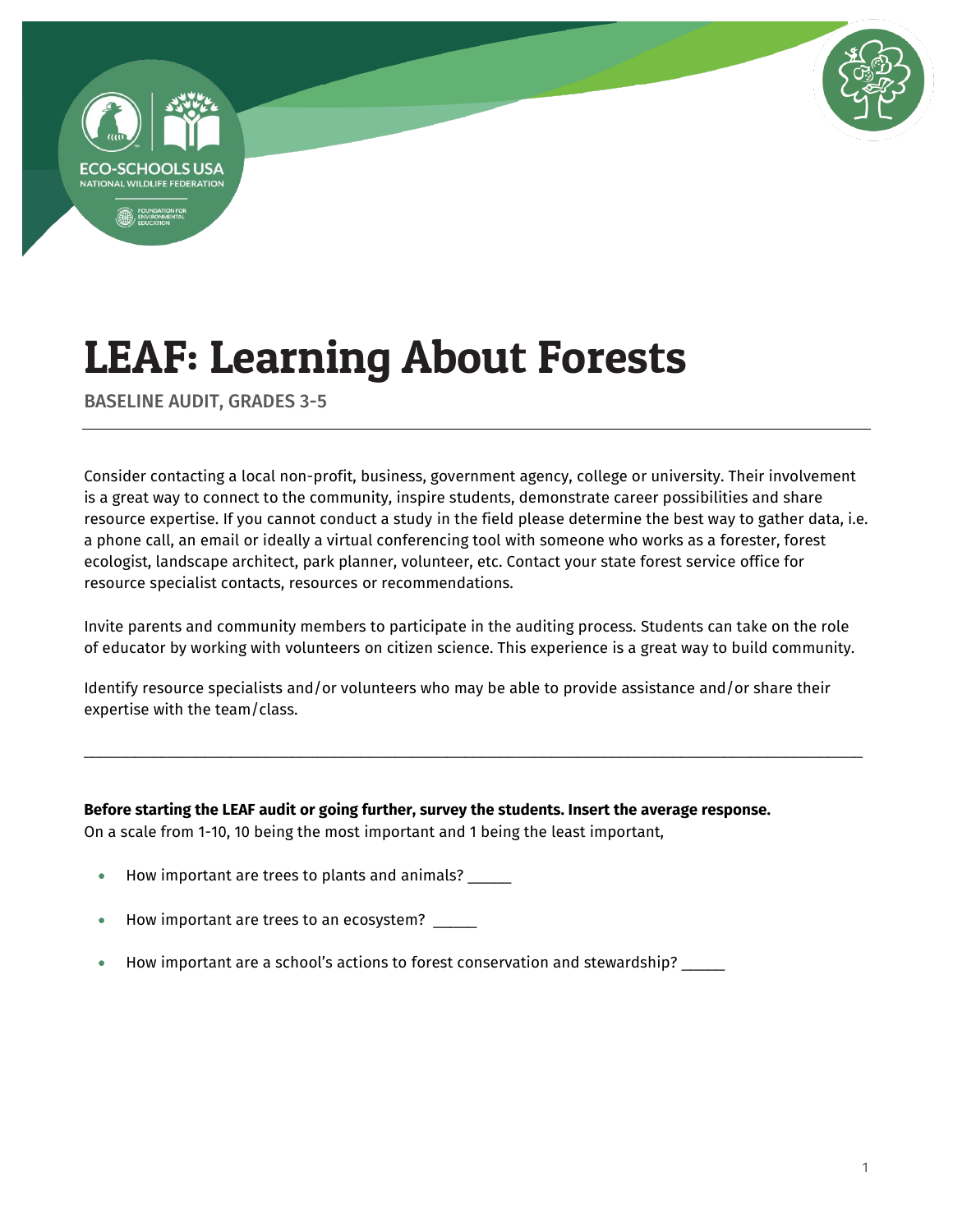

BASELINE AUDIT, GRADES 3-5



### TABLE 1. DEFINING THE STUDY SITE

| 1. | What are the GPS coordinates for your study site?                                             |                                                                                                              |
|----|-----------------------------------------------------------------------------------------------|--------------------------------------------------------------------------------------------------------------|
|    | Use you smartphone's GPS or go to:                                                            | Latitude N __                                                                                                |
|    | https://www.whatsmygps.com to find the                                                        |                                                                                                              |
|    | coordinates.                                                                                  |                                                                                                              |
| 2. | In what watershed is the study site located?                                                  |                                                                                                              |
|    | https://cfpub.epa.gov/surf/locate/index.cfm                                                   |                                                                                                              |
| 3. | What type of treed area is the team/class<br>auditing? Check all that apply.                  | school grounds<br>community forest<br>state or national forest<br>suburban<br>urban<br>rural                 |
| 4. | Is the study site being actively managed?<br>If yes, for what? Check all that apply.          | ) Yes ( ) No<br>Timber <sup>1</sup><br>Firewood<br><b>Wildlife Habitat</b>                                   |
| 5. | How many trees are in the forest study site?                                                  | $\lambda$ few (less than 5)<br>Some (between 6 and 12)<br>Many (more than 12)<br>Exact number if known _____ |
| 6. | If there are dead trees on the study site, count the<br>number of standing fallen dead trees. | N/A<br>Standing dead trees (snags)<br>Fallen dead trees (logs)                                               |
| 7. | What types of trees are found in the study site?                                              | )Deciduous <b>(</b><br>Evergreen (<br>Mixed                                                                  |
| 8. | How is land used surrounding the study site?<br>Check all that apply.                         | Residential<br>Park or Public Green Space<br>Commercial<br><b>Undeveloped Land</b>                           |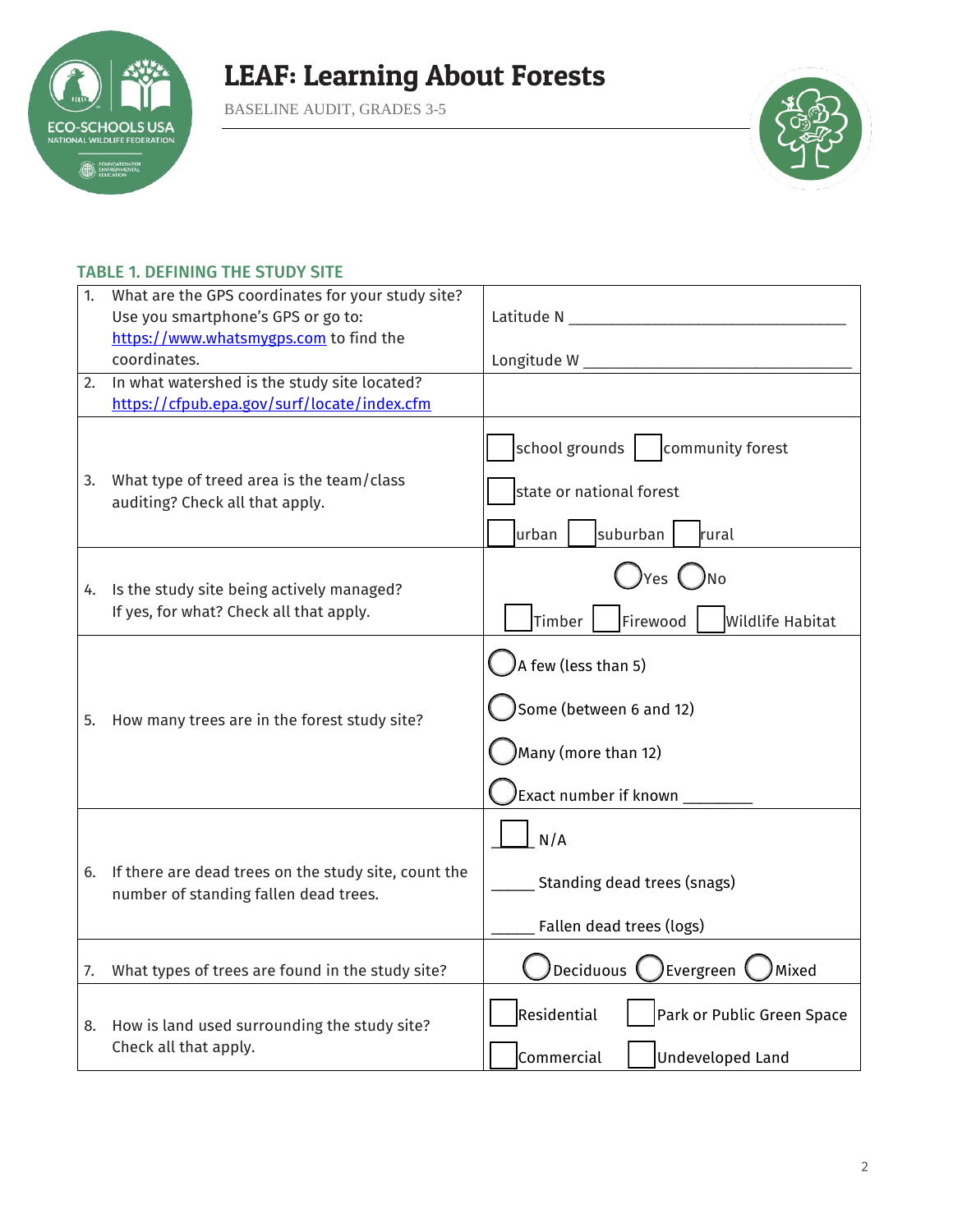

BASELINE AUDIT, GRADES 3-5



#### CHART 1. TREE SPECIES DATA

Refer to the Forest Study Site Measurement Guide. Choose 5 trees and complete Chart 1. Some of this data will be needed for Table 6.

| <b>Tree Species</b>         | <b>Deciduous (D) or</b><br>Evergreen (E) | Age<br><b>Sprout, Seedling,</b><br><b>Mature, or Snag</b> | <b>Tree Height</b><br>in Feet | <b>Tree Diameter</b><br>(DBH) in Inches |
|-----------------------------|------------------------------------------|-----------------------------------------------------------|-------------------------------|-----------------------------------------|
| <b>Example: Sugar Maple</b> | D                                        | <b>Mature</b>                                             | 17                            | 28                                      |
| #1                          |                                          |                                                           |                               |                                         |
| #2                          |                                          |                                                           |                               |                                         |
| #3                          |                                          |                                                           |                               |                                         |
| #4                          |                                          |                                                           |                               |                                         |
| #5                          |                                          |                                                           |                               |                                         |

#### **Think about the following questions as you summarize the information in Table and Chart 1.**

- 1. Summarize the study site based on the site definition data collected.
- 2. Explain the biodiversity of trees in the study site.
- 3. If needed, what actions can the team/class take to improve biodiversity?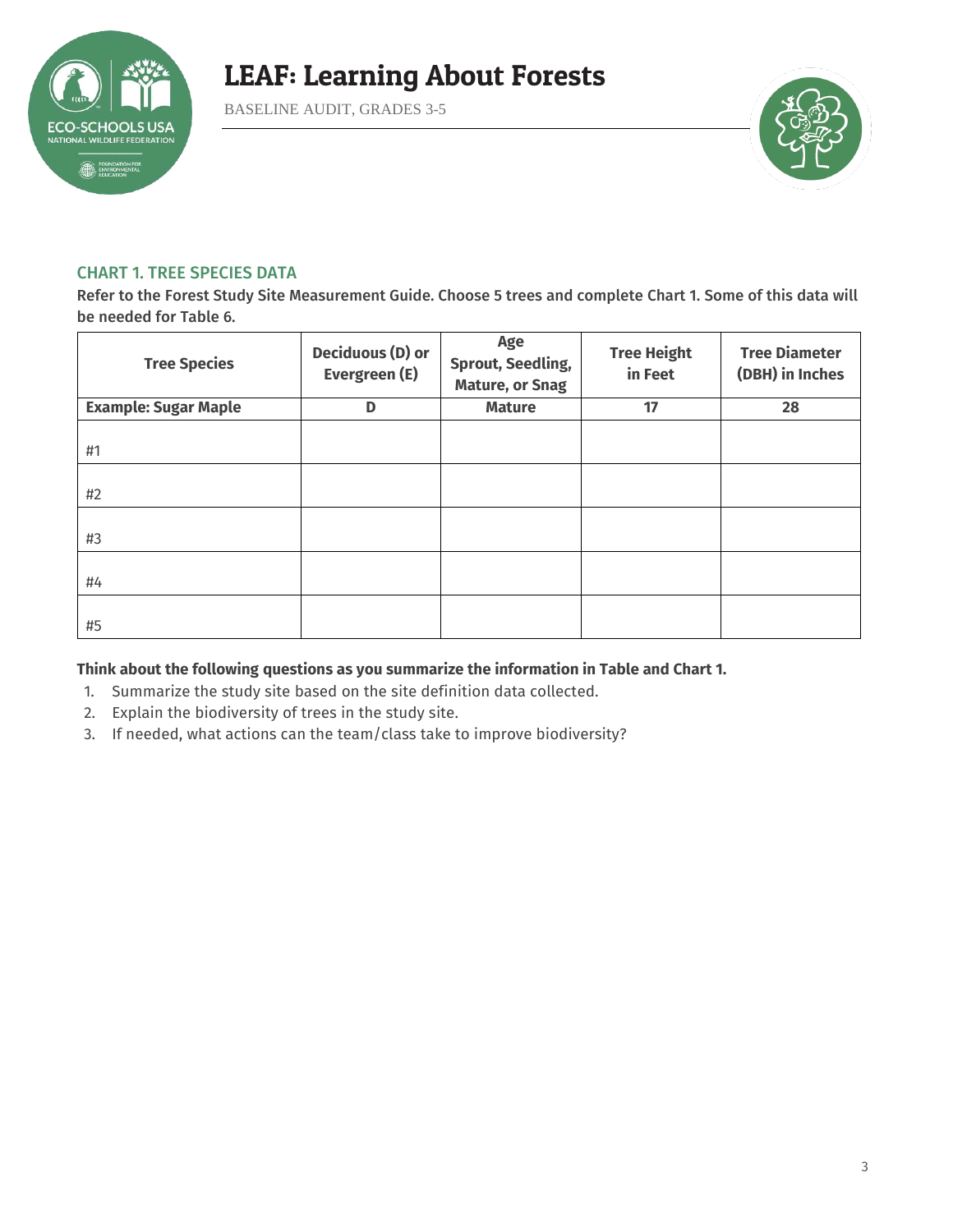

BASELINE AUDIT, GRADES 3-5



#### TABLE 2. WEATHER

| 1. | Identify the season during which data is being collected.                                                                                                                                                                                        | ) Summer ( )Fall       |
|----|--------------------------------------------------------------------------------------------------------------------------------------------------------------------------------------------------------------------------------------------------|------------------------|
|    |                                                                                                                                                                                                                                                  | ) Winter<br>( ) Spring |
| 2. | What is the average annual rainfall?<br>https://www.usclimatedata.com                                                                                                                                                                            | in. $\vdash$<br>cm     |
| 3. | From 2000 to now, list the number of years the study site's<br>county shows D2 Severe Drought to D4 Exceptional Drought.                                                                                                                         |                        |
|    | https://droughtmonitor.unl.edu/Data/Timeseries.aspx<br>Area Type - Choose county.<br><b>Area -</b> Choose your county.<br>٠<br><b>Index</b> – Leave as is.<br>$\bullet$<br><b>Fill Area -</b> Leave checked.<br><b>Show - Uncheck DO and D1.</b> |                        |

### **Think about the following question as you summarize the data in Table 2.**

- 1. How do weather conditions impact trees and/or forest systems?
- 2. What type of weather is expected when the post-audit is conducted?
- 3. In the last year, has there been a fire, flood, drought or other extreme weather event in or around the forest study site? If yes, elaborate.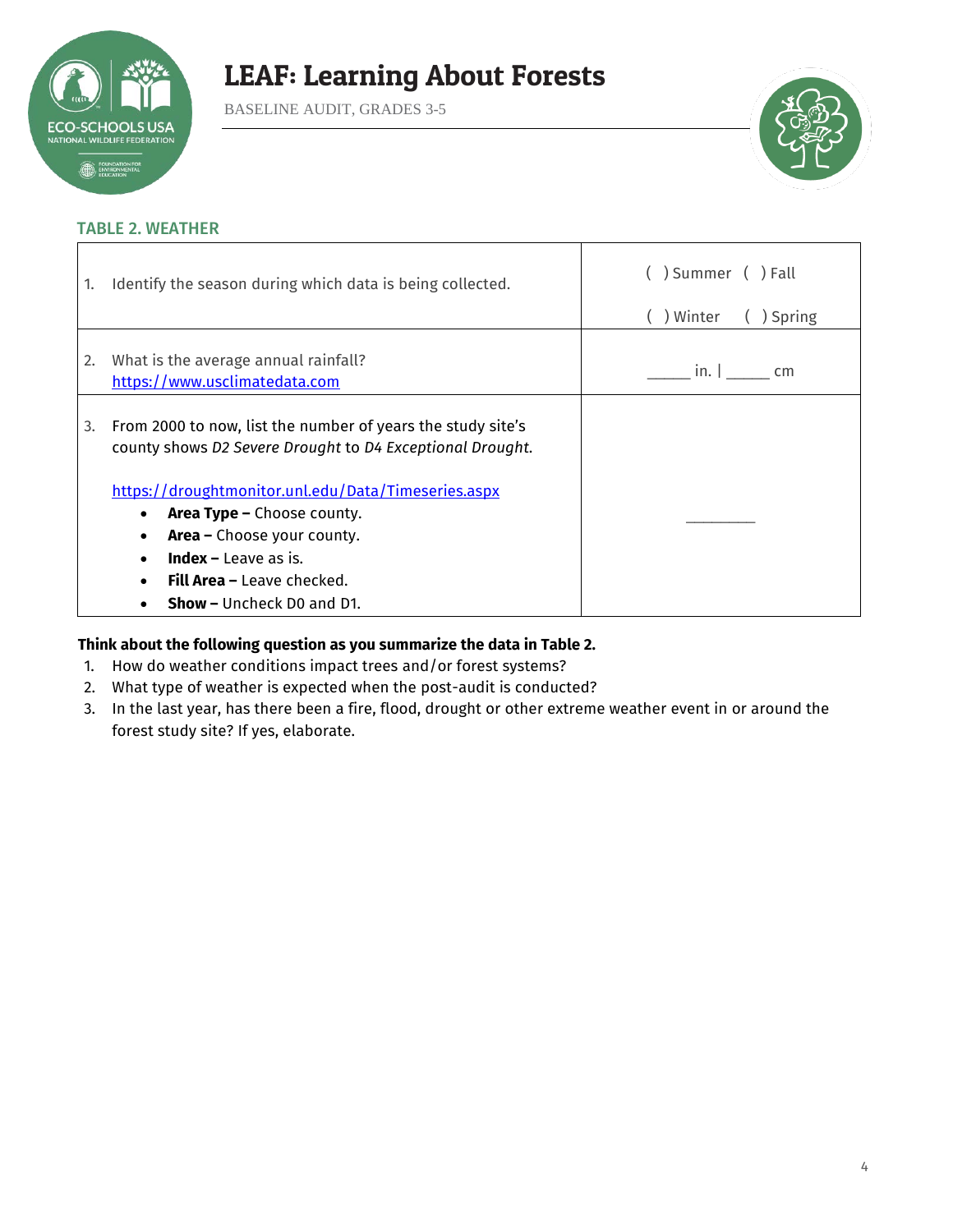

BASELINE AUDIT, GRADES 3-5



#### TABLE 3. WATER QUALITY

| Is there a water source within 50 yards of the study site?<br>1.<br>If yes, conduct the following water quality tests. |                              |                   | Yes<br>۱No                  |  |
|------------------------------------------------------------------------------------------------------------------------|------------------------------|-------------------|-----------------------------|--|
| 2.                                                                                                                     | рH                           | Temperature<br>3. |                             |  |
|                                                                                                                        | Test 1 pH Level              |                   |                             |  |
| Test 2 ______ pH Level<br>Test 3 ______ pH Level                                                                       |                              |                   | Test 2 °F   °C              |  |
|                                                                                                                        |                              |                   | Test 3 ºF   ºC              |  |
|                                                                                                                        | Acidic ( ) Neutral ( ) Basic |                   |                             |  |
| 4.                                                                                                                     | Conductivity (optional)      | 5.                | Dissolved Oxygen (optional) |  |
|                                                                                                                        | Test 1 $\mu$ S/cm            |                   | $Test 1$ mg/L               |  |
| Test 2 $\mu$ S/cm                                                                                                      |                              |                   | Test $2 \qquad mg/L$        |  |
|                                                                                                                        | Test $3 \mu S/cm$            |                   | $Test 3$ mg/L               |  |

**Think about the following questions as you summarize the data in Table 3.** 

1. Why is it important to observe and test water quality near tree systems?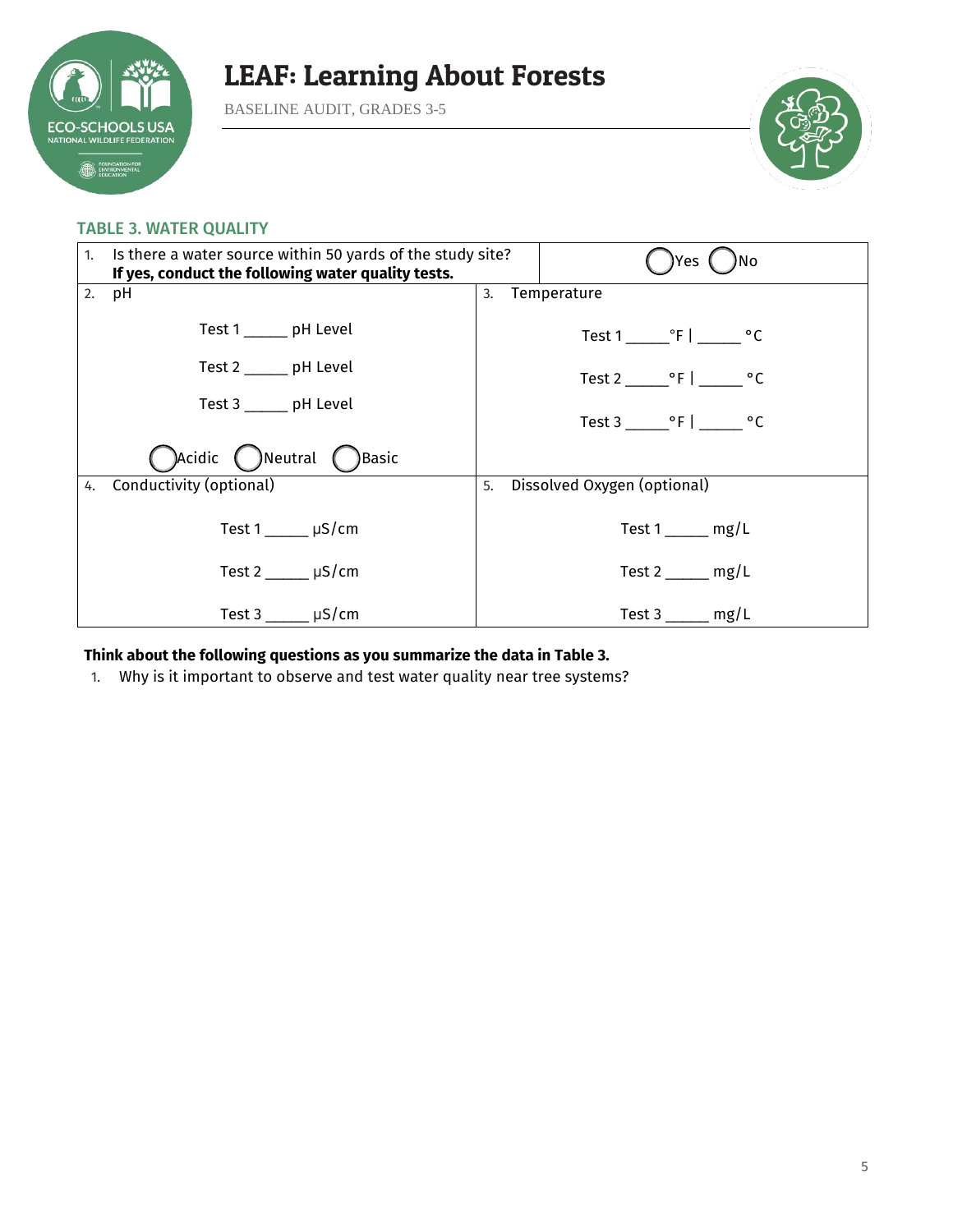

BASELINE AUDIT, GRADES 3-5



### TABLE 4. SOIL QUALITY

| Soil Temperature<br>1.                                  |                                                                             |                               | Soil pH<br>2.                                                                                                     |  |  |  |
|---------------------------------------------------------|-----------------------------------------------------------------------------|-------------------------------|-------------------------------------------------------------------------------------------------------------------|--|--|--|
|                                                         | At 5 cm                                                                     | <b>At 10 cm</b>               | Test 1 ______ pH Level                                                                                            |  |  |  |
|                                                         | $\degree$ F $\degree$ C                                                     | $^{\circ}$ F  <br>$^{\circ}C$ | Test 2 ______ pH Level                                                                                            |  |  |  |
|                                                         | $^{\circ}$ C<br>$\overline{\phantom{a}}^{\circ}$ F $\overline{\phantom{a}}$ | $\degree$ F  <br>$^{\circ}$ C | Test 3 ______ pH Level                                                                                            |  |  |  |
|                                                         | $^{\circ}$ F   $^{\circ}$ C                                                 | $^{\circ}$ C                  | Acidic<br>( )Neutral<br><b>Basic</b>                                                                              |  |  |  |
| Soil Consistence<br>3.                                  |                                                                             |                               | Soil Color<br>4.                                                                                                  |  |  |  |
|                                                         | hard<br>loose                                                               |                               | light<br>dark<br>А.                                                                                               |  |  |  |
| plastic and sticky<br>firm                              |                                                                             |                               | brown with yellow hues<br><b>B.</b>                                                                               |  |  |  |
|                                                         |                                                                             |                               | brown with grey hues                                                                                              |  |  |  |
|                                                         |                                                                             |                               | brown with green hues                                                                                             |  |  |  |
|                                                         |                                                                             |                               | brown with blue hues                                                                                              |  |  |  |
| Nitrogen (N) (optional)<br>5.<br>6.                     |                                                                             |                               | Phosphorus (P) (optional)<br>7. Potassium (K) (optional)                                                          |  |  |  |
| Test 1 OLow O Medium O High                             |                                                                             |                               | Test 1 $\bigcirc$ Low $\bigcirc$ Medium $\bigcirc$ High   Test 1 $\bigcirc$ Low $\bigcirc$ Medium $\bigcirc$ High |  |  |  |
| Test 2 Low $\bigcirc$ Medium $\bigcirc$ High            |                                                                             |                               | Test 2 Low $\bigcirc$ Medium $\bigcirc$ High   Test 2 $\bigcirc$ Low $\bigcirc$ Medium $\bigcirc$ High            |  |  |  |
| Test 3 $\bigcirc$ Low $\bigcirc$ Medium $\bigcirc$ High |                                                                             |                               | Test 3 ◯ Low ◯ Medium ◯ High   Test 3 ◯ Low ◯ Medium (<br>) High                                                  |  |  |  |

#### **Think about the following questions as you summarize the data in Table 4.**

- 1. Why is it important to observe and test soil quality in tree systems?
- 2. What is the connection between soil quality and tree health?
- 3. What impacts can extreme weather or fire events have on soil?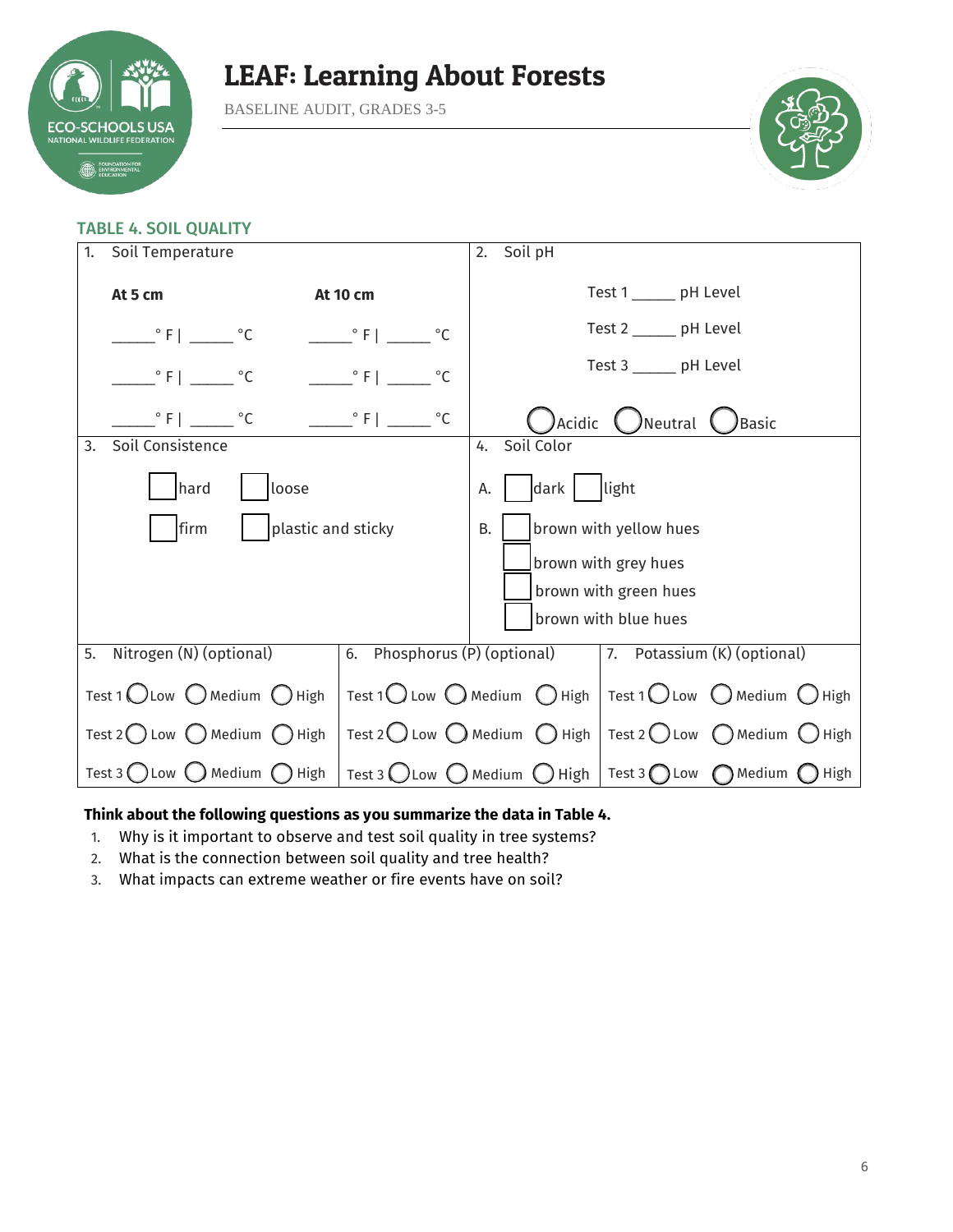

BASELINE AUDIT, GRADES 3-5



### TABLE 5. WILDLIFE - GENERAL

| 1. | Are there animals present at the forest study site?                                                                                 |                                                                      |
|----|-------------------------------------------------------------------------------------------------------------------------------------|----------------------------------------------------------------------|
| 2. | Did students see animals in the following families?<br>Check all that apply, then fill in Chart 2. Wildlife-Animal<br>Observations. | mammals<br>birds<br>insects<br>reptiles<br>amphibians                |
| 3. | Did you observe other plant types, besides trees, at the study<br>site?                                                             | /es                                                                  |
| 4. | Did students see plants from the following groups? Check all that<br>apply, then fill in Chart 3. Wildlife-Plant Observations.      | bushes<br>grasses<br>wildflowers<br>ferns<br>other (fungi)<br>mosses |

**Continued on the next page.**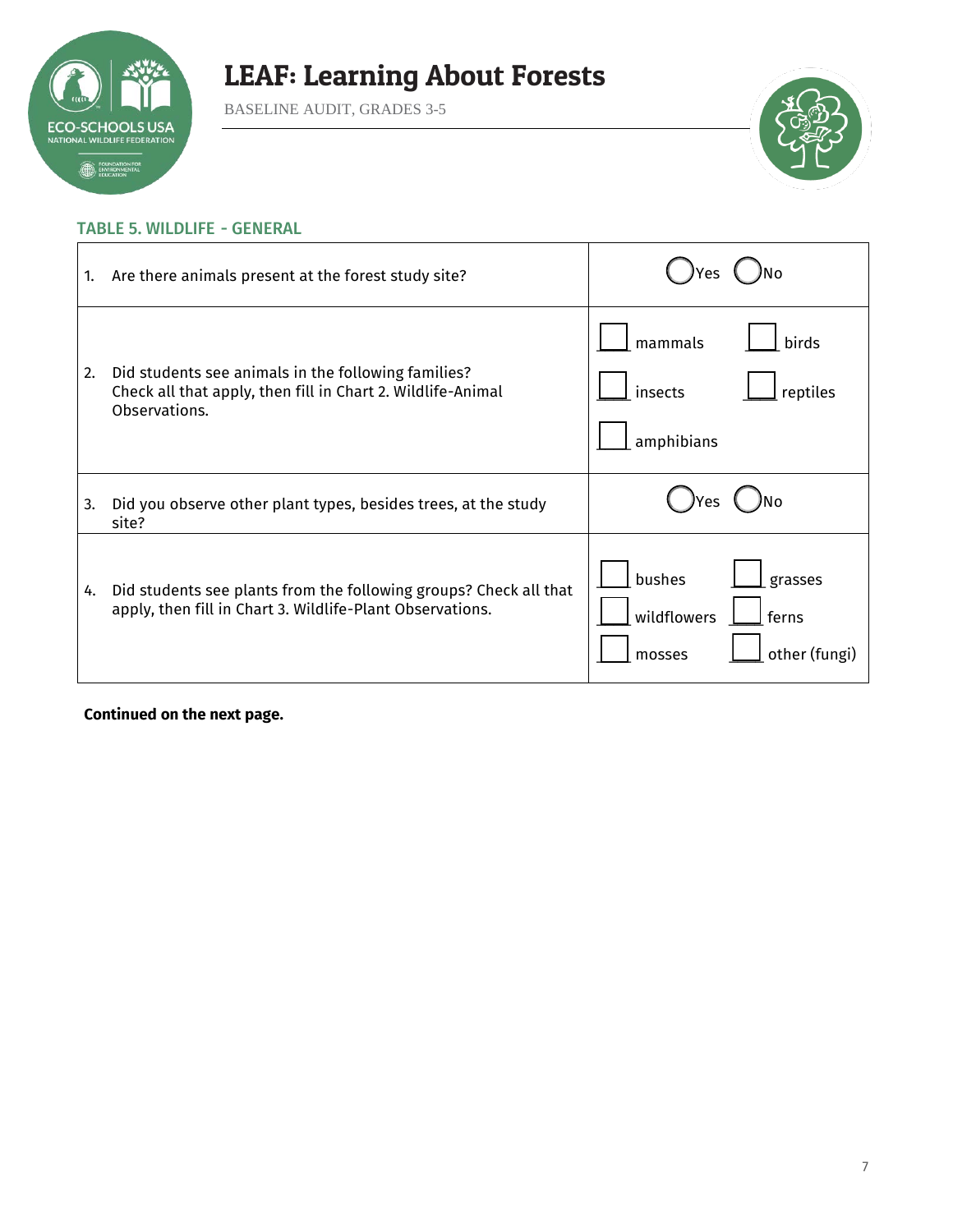

BASELINE AUDIT, GRADES 3-5



#### CHART 2. WILDLIFE – ANIMAL OBSERVATIONS

Allow students opportunities to practice identifying what wildlife species they are observing. For example, is the bird a Robin or a Black-throated blue warbler? Is the squirrel a rea or a gray squirrel? Often the type of wildlife you find in the study site will help to define the health and the type of forest.

| <b>Birds, Mammals,</b><br>Insects, Reptiles,<br><b>Amphibians</b> | # of<br><b>Animals</b><br><b>Observed</b> | <b>Animal Evidence</b><br>(tracks, burrows, nests,<br>droppings, etc.) | <b>Other Notes</b>                                                          |
|-------------------------------------------------------------------|-------------------------------------------|------------------------------------------------------------------------|-----------------------------------------------------------------------------|
| <b>Example:</b><br><b>Birds</b>                                   | 5                                         | One nest                                                               | Nest had a broken egg, made up of pine needles,<br>feathers and leaf litter |
|                                                                   |                                           |                                                                        |                                                                             |
|                                                                   |                                           |                                                                        |                                                                             |
|                                                                   |                                           |                                                                        |                                                                             |
|                                                                   |                                           |                                                                        |                                                                             |
|                                                                   |                                           |                                                                        |                                                                             |
|                                                                   |                                           |                                                                        |                                                                             |

**Continued on the next page.**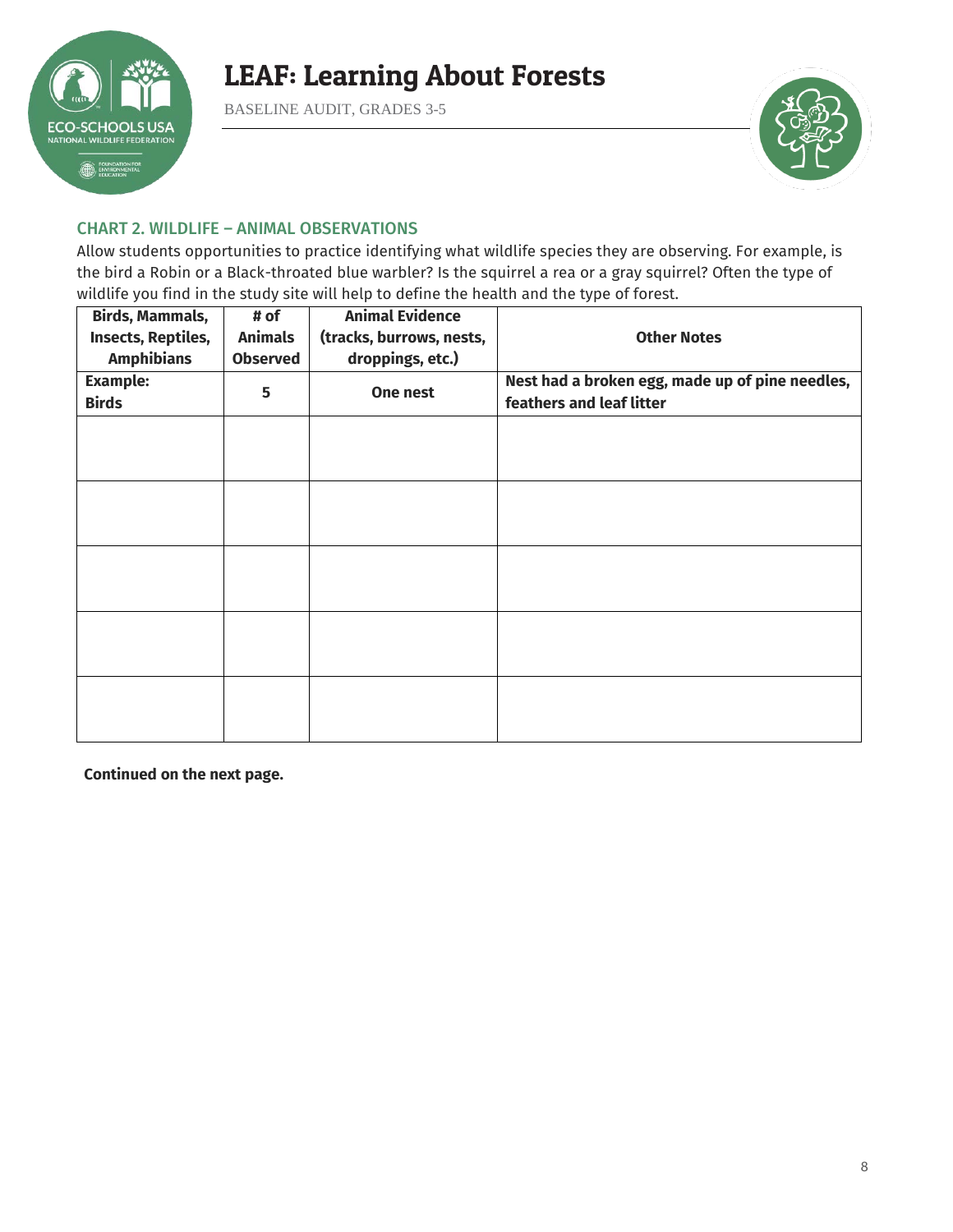

BASELINE AUDIT, GRADES 3-5



#### CHART 3. WILDLIFE – PLANT OBSERVATIONS

| <b>Ground Cover</b>          |                                          | <b>Estimate the Amount</b>     |
|------------------------------|------------------------------------------|--------------------------------|
|                              | <b>Species or Description</b>            | <b>Found at the Study Site</b> |
| (plant life on the ground)   |                                          | (a lot, some, a little)        |
|                              | <b>Example: Blackberries</b>             | a lot                          |
| <b>Bushes</b>                |                                          |                                |
|                              |                                          |                                |
|                              | <b>Example: Woodland Sedge</b>           | some                           |
| <b>Grasses</b>               |                                          |                                |
|                              |                                          |                                |
|                              | <b>Example: White Trillium</b>           | a little                       |
| <b>Wildflowers</b>           |                                          |                                |
|                              |                                          |                                |
|                              | <b>Example: Southern Maidenhair Fern</b> | a lot                          |
| <b>Moss, Fungi and Other</b> |                                          |                                |
|                              |                                          |                                |
|                              |                                          |                                |
|                              |                                          |                                |
|                              |                                          |                                |

### **Think about the following questions as you summarize the information in Table 5 and Charts 2 and 3.**

- 1. How do forests support wildlife?
- 2. What are some actions the team/class can take to improve or support wildlife habitat at the study site?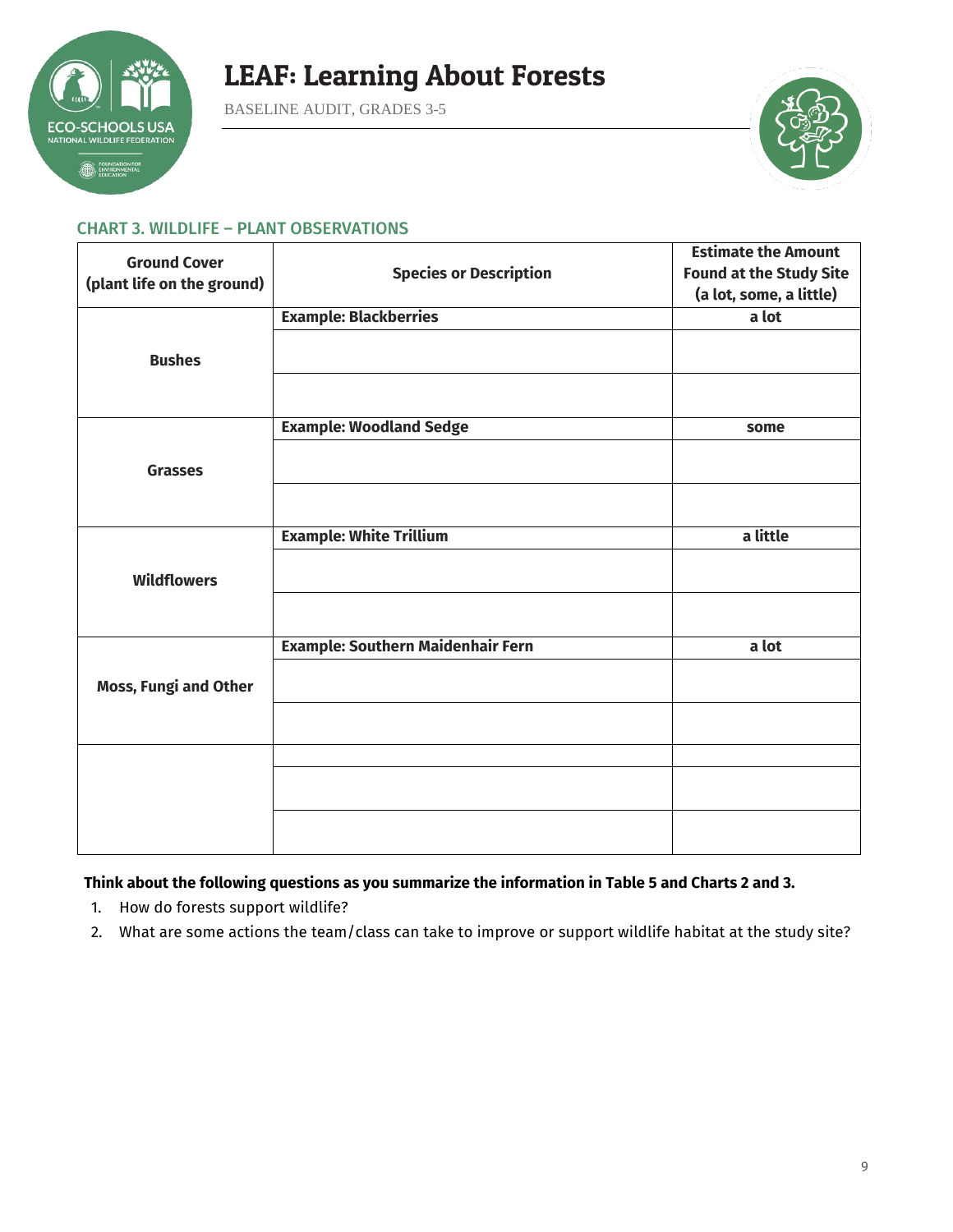

BASELINE AUDIT, GRADES 3-5



#### TABLE 6. TREE WORTH

Use the *i-Tree MyTree Calculator*, [https://mytree.itreetools.org/#/,](https://mytree.itreetools.org/#/) to collect the data below. Some data will be used as metrics for your school's Eco-Schools USA Dashboard.

Use the information from Chart 1 to begin populating the table below. Next input the requested data into the online calculator at *National Tree Benefit Calculator*. If you would like to provide data for more trees or you would like to calculate multiple trees for a species, please enter the information into an Excel spreadsheet or other document and submit as evidence when applying for an Eco-Schools award.

| <b>Tree Species</b>                    | <b>Tree</b><br>Diameter in<br>Inches (in.) | <b>Land Use</b> | <b>Stormwater</b><br><b>Runoff</b><br><b>Avoided in</b><br>Gallons (gal.) | <b>Annual CO<sub>2</sub></b><br><b>Sequestered</b><br>in Pounds<br>(lbs.) | <b>Annual</b><br><b>Overall Tree</b><br><b>Benefit</b> in<br>Dollars (\$) |
|----------------------------------------|--------------------------------------------|-----------------|---------------------------------------------------------------------------|---------------------------------------------------------------------------|---------------------------------------------------------------------------|
| <b>Example:</b><br><b>Single Maple</b> | 12                                         | Park/Vacant     | 203                                                                       | 14                                                                        | \$2                                                                       |
|                                        |                                            |                 |                                                                           |                                                                           |                                                                           |
|                                        |                                            |                 |                                                                           |                                                                           |                                                                           |
|                                        |                                            |                 |                                                                           |                                                                           |                                                                           |
|                                        |                                            |                 |                                                                           |                                                                           |                                                                           |
|                                        |                                            |                 |                                                                           |                                                                           |                                                                           |
| <b>TOTALS</b>                          |                                            |                 |                                                                           |                                                                           |                                                                           |

**Continued on the next page.**